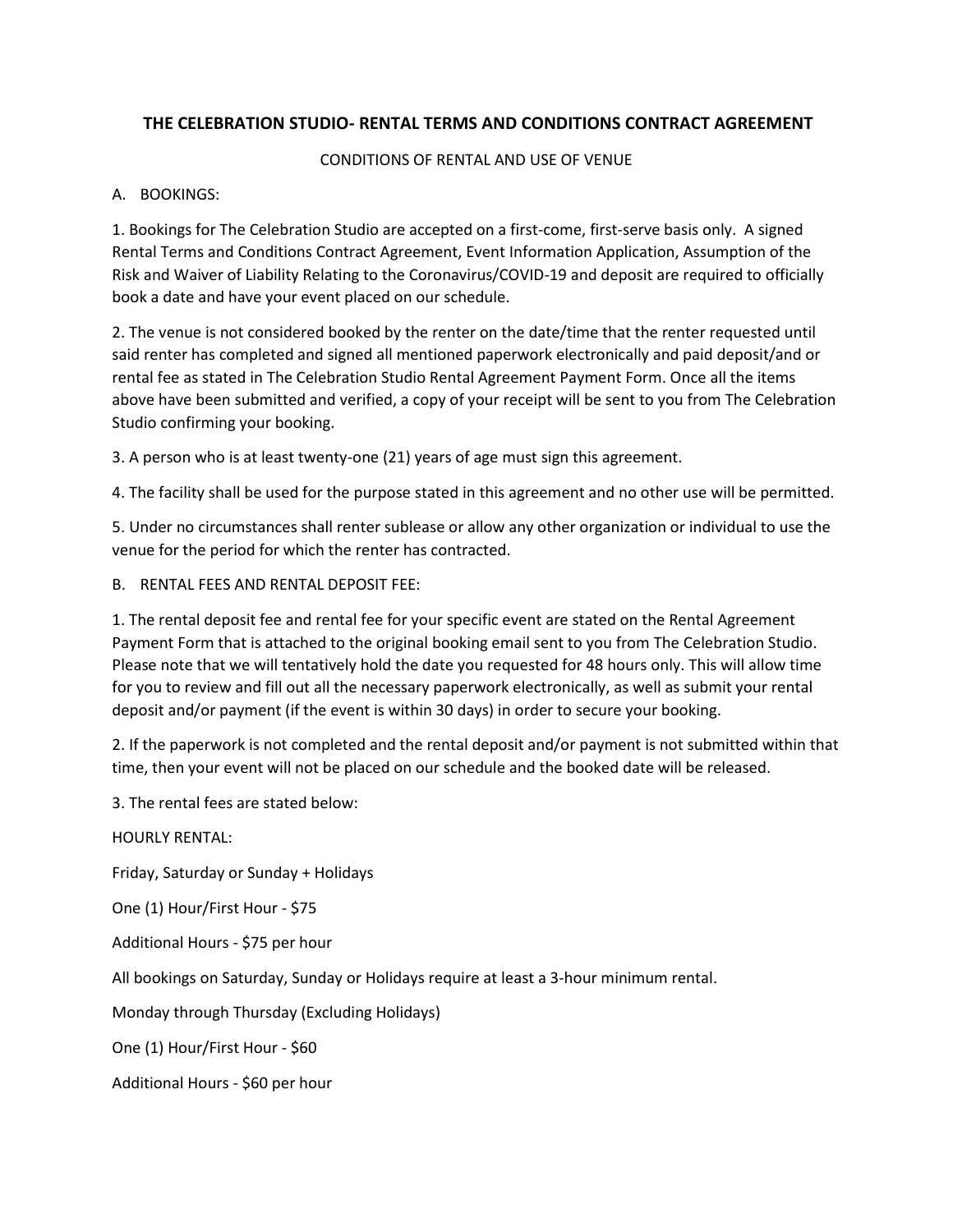HALF-DAY RENTAL:

Half-Day Rental (12) Hours - \$600

The fee for an all-day EVENT rental is \$600.00 for a 12-hour period.

DAILY RENTAL:

Friday, Saturday or Sunday

All-Day Rental (24) Hours - \$750

The fee for an all-day EVENT rental is \$750.00 for a 24-hour period.

4. The rental deposit fees are stated below and are due within 48 hours upon booking.

If renting the facility on an hourly basis, a non-refundable rental deposit which goes toward the first (1) hour's rental (Monday through Thursday, excluding holidays = \$60) and (Friday, Saturday and Sundays, including holidays + \$75) which goes towards the first hour of rental is due within 48 hours upon booking.

If renting the facility on a half-day or daily basis, a non-refundable rental deposit of \$100.00 is due within 48 hours upon booking.

5. If the event is within thirty (30) days prior to the rental, the entire rental amount is due upon signing of the rental contract.

C. Rental Fee Balance

1. The remaining rental fee balance is due within 30 days of your event date.

2. The Celebration Studio is not required to send payment reminders.

3. If the remaining rental fee balance is not paid within 30 days of your event date, your event will be will be placed on HOLD and The Celebration Studio reserves the right to cancel your booking at any time without a deposit refund.

4. A \$5.00 per day past due balance late fee is strictly enforced and automatically accrues to the rental fee balance. (For example: Rental Fee Balance is 5 days late = \$25.00 late fee.)

5. For events placed on HOLD, the scheduled event will not be allowed to take place until the entire rental fee balance plus late fees are paid in full.

#### D. PAYMENT OPTIONS:

1. Cash, check, money order or Venmo @thecelebrationstudio is accepted, whichever you prefer.

2. If paying with cash or check, payment can be dropped off at The Celebration at your convenience and placed in our drop box located on the back of our building next to the door. If you prefer to drop off your payment in person, a date/time can be scheduled for you to come into the studio.

3. If mailing a check, our address is The Celebration Studio 7718 Alexandria Pike Alexandria, KY 41001.

4. If paying via check, it must be made payable to The Celebration Studio.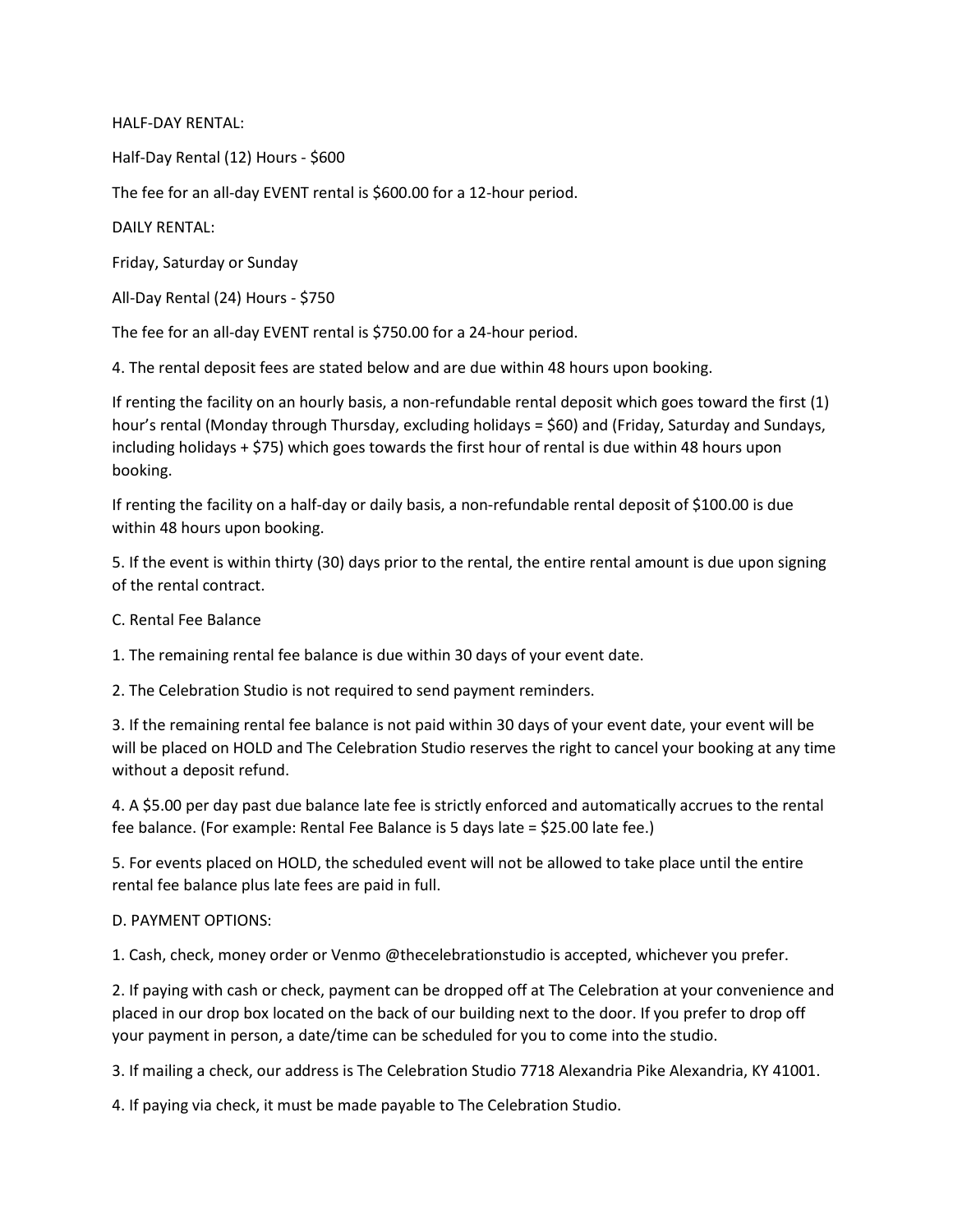5. No third-party checks shall be accepted. The name and address on the check issued for all payments shall be as it appears on the Rental Agreement.

6. All returned checks will result in a \$35.00 return check fee.

7. If using Venmo, it sometimes asks for the last four digits of our registered cell number which is 5812. The Venmo QR code is also located below.



Scan QR code for payment

E. PAPERWORK:

1. A Rental Terms and Conditions Contract Agreement must be filed by the renter by completing and submitting this form and signing with proper signature.

2. An Event Information Application must be filed by the renter by completing and submitting the Event Information Application and signing with proper signature.

3. An Assumption of the Risk and Waiver of Liability Relating to the Coronavirus/COVID-19 must be filed by the renter by completing and filling out the Assumption of the Risk and Waiver of Liability and signing with proper signature.

#### F. ADDITIONAL FEES:

1. Any person or agency holding a reservation for the use of the facility and desiring to cancel such reservation may be subject to the withholding of a portion of or the entire rental fee for the Facility.

2. The Renter must leave the facility and the grounds in the condition in which it they found it. Renter may request a tour of the building and a review of its contents prior to the event in order to verify the condition of the building and its contents.

3. Any damage or loss occurring to the building or its contents shall be the responsibility of the Renter and shall be paid to The Celebration Studio immediately upon request. This may include the cost of time spent by any employee or contractor (including materials) needed to clean or repair the premises.

4. In the event that extraordinary clean up must be performed, Renter shall be charged for any and all janitorial and/or repair fees incurred by The Celebration Studio as a result of same and these fees shall be billed to Renter. Extraordinary clean-up is at the discretion of The Celebration Studio.

G. REFUND/CANCELLATION POLICY: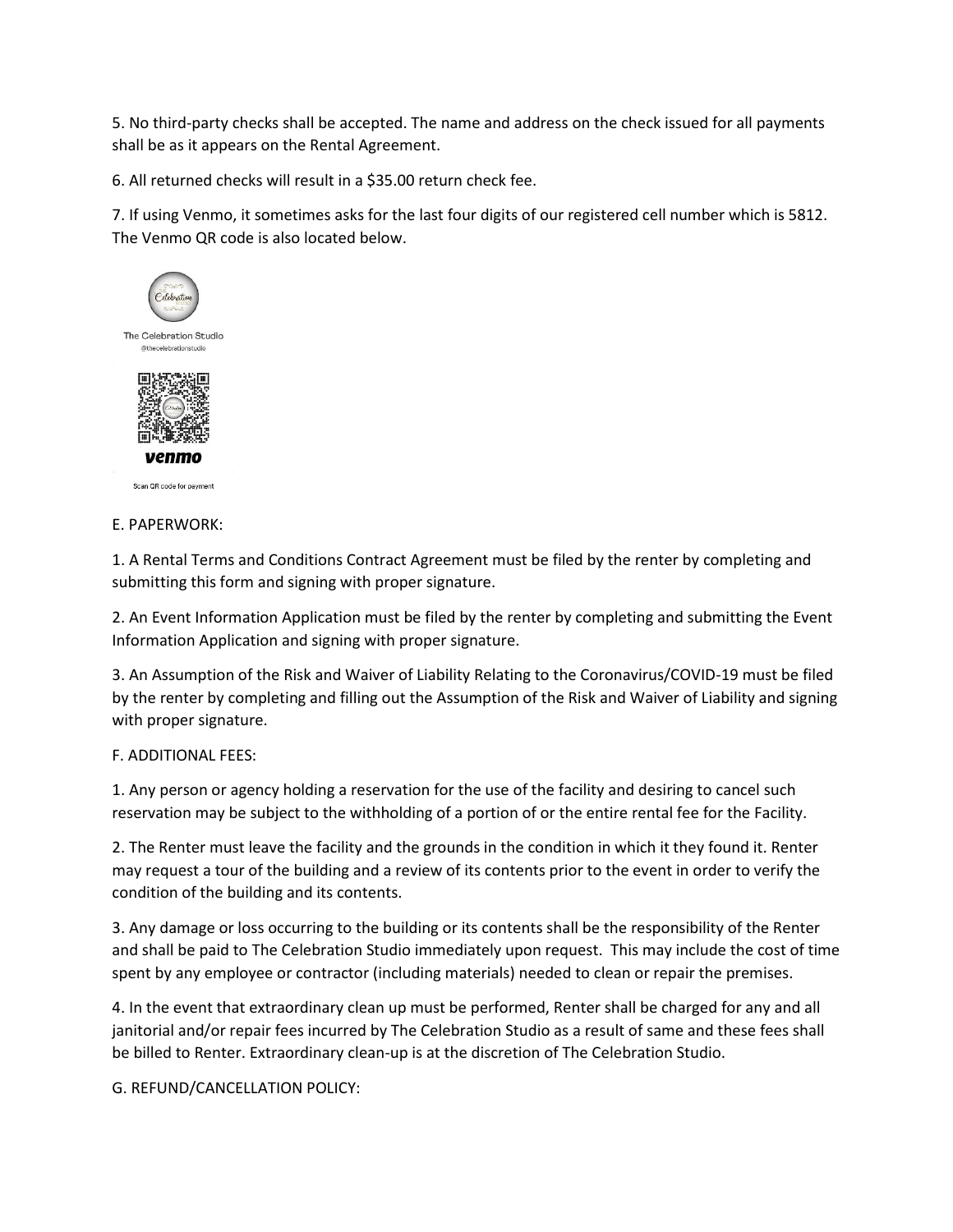1. Deposit and/or rental fees are non-refundable, non-transferable and cannot be used to book another event date.

2. No refunds of any type will be given if the contract is terminated by actions of renter, their agents, employees or persons attending the event.

3. No refunds of the deposit and/or rental fees thereafter will be refunded if event is canceled by the renter, as your agreement to rent The Celebration Studio may cause the loss of additional bookings or business.

4. After the signing of this AGREEMENT, but before or during the time the venue is rented, if The Celebration Studio should be materially hampered, interrupted or interfered with in the performance or completion of this AGREEMENT by reason of fire, casualty, black-out, unavoidable accident, riot, war, act of God or any local or national emergency or unusual condition or any other cause of the same or similar kind, then in that event, this agreement, at the option of The Celebration Studio, shall become null and void and renter shall not be entitled to any use of said venue. The rental deposit and/or rental fee shall be returned subsequent to any of the aforementioned events.

5. If circumstances beyond the control of The Celebration Studio force us to cancel your event all deposits and/or rental fees previously paid by the renter to The Celebration Studio will be returned to the renter within thirty (30) days.

## H. CORONAVIRUS/COVID-19 REFUND POLICY:

1. If The Celebration Studio is required to shut down or operate at reduced capacity due to a mandate set forth by the government, all deposits and/or rental fees previously paid by the renter to The Celebration Studio will be refunded or we will work with you to reschedule your event at a later date.

2. If you voluntarily choose to cancel your event of your own volition due to the Coronavirus/COVID 19 or for any reason at any time and there is not a government mandate requiring the venue to be shut down or operate at reduced capacity on the date of your event, your deposit and rental fee will not be refunded.

3. If you voluntarily choose to cancel your event of your own volition due to the Coronavirus/COVID 19 or for any reason at any time and there is not a government mandate requiring the venue to be shut down or operate at reduced capacity on the date of your event, rescheduling your event at a later date using previously paid deposit and/or rental fees is not an option.

## I. ALCOHOL:

1. Alcohol is permitted inside the facility. No alcohol is permitted outside The Celebration Studio. All drinks and containers must be kept inside the facility.

2. The Celebration Studio is not liable for the consumption, over consumption, underage consumption, or injury/death caused by the consumption of alcohol by guests on the premises. Alcohol consumption by guests is the sole responsibility of the renter.

3. All renters must be over the age of 21 years old to be allowed to host an event at which alcohol is served. Minors (under the age of 21) will be allowed to attend events serving alcohol, as it is the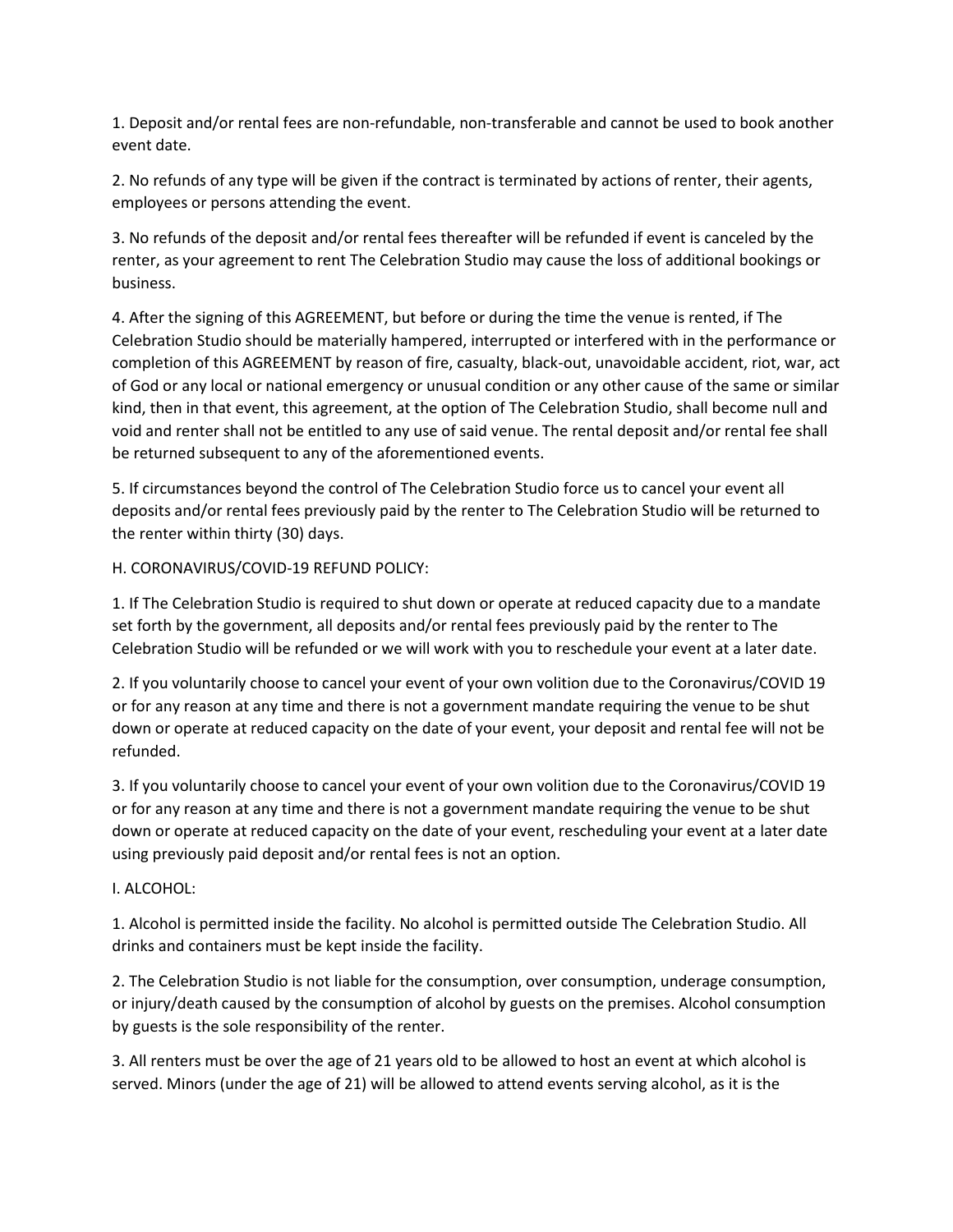responsibility of the renter to keep alcohol out of the reach of minors. Absolutely no minors will be allowed to consume alcohol on the premises, no exceptions.

4. Unless otherwise noted in rental agreement, all events at The Celebration Studio are Private Events (not open to the public). For all private events, no alcohol is allowed for sale to guests, renters are allowed to bring in their own alcohol for guest consumption.

5. For both private and public events, if alcohol service is provided by a caterer or bartender (i.e. open bar, cash bar, drink tickets, etc.) said caterer or bartender must be licensed to serve alcohol in the state of Kentucky. Proof of licensure and insurance required minimum of 7 days prior to event date.

J. SMOKING:

1. There is a zero-tolerance no-smoking rule at The Celebration Studio. No persons shall smoke or vape inside of the premises or in front of the building. This includes but is not limited to cigarettes, cigars, pipes, marijuana, and e-cigarettes.

2. There is a cigarette disposal unit in the back of the building for smoking guests, however, the renter is responsible for cleanup and removal of butts left on the ground, driveway, grassy areas or in the parking lot.

K. VENDORS:

1. Renter may furnish his own music, DJ, catering, etc.

2. Music may only be played inside the premises. Excessively loud music is not allowed.

3. Vendors are required to have a current city occupational license and carry liability insurance with a limit of \$1,000,000. It is the renter's responsibility to verify licensing credentials before the event.

4. Limited kitchen facilities are available. We do not have an oven, stove or ice machine.

5. It is the renter's responsibility to clean up or verify that the vendors clean up the food serving areas before leaving the premises.

L. SET UP / CLEAN UP / CLOSING:

1. Set-up, including arrival, bringing items inside the studio, decorating, etc. and clean-up, including break-down, taking items out of the studio, etc. are only permissible during the hours you have booked at the studio as stated on the Rental Agreement Payment Form. Please note that any additional time you need for setup, decorating, and take down MUST be included in your reservation time. If you wish to arrive earlier or stay later, you must reserve and pay for the additional time you need up front.

2. The Celebration Studio staff will put up tables and chairs in advance of your arrival. Typical set-up includes six 8 ft. tables and 48 chairs set-up with three tables located on each side of the room. If alternate seating and table arrangements are desired, a request from the renter must be presented to and finalized with The Celebration Studio two weeks prior to the event.

3. Additionally, two 6 ft. tables, a card table, a small wood table and display shelf are set up for food, drinks, gifts, etc.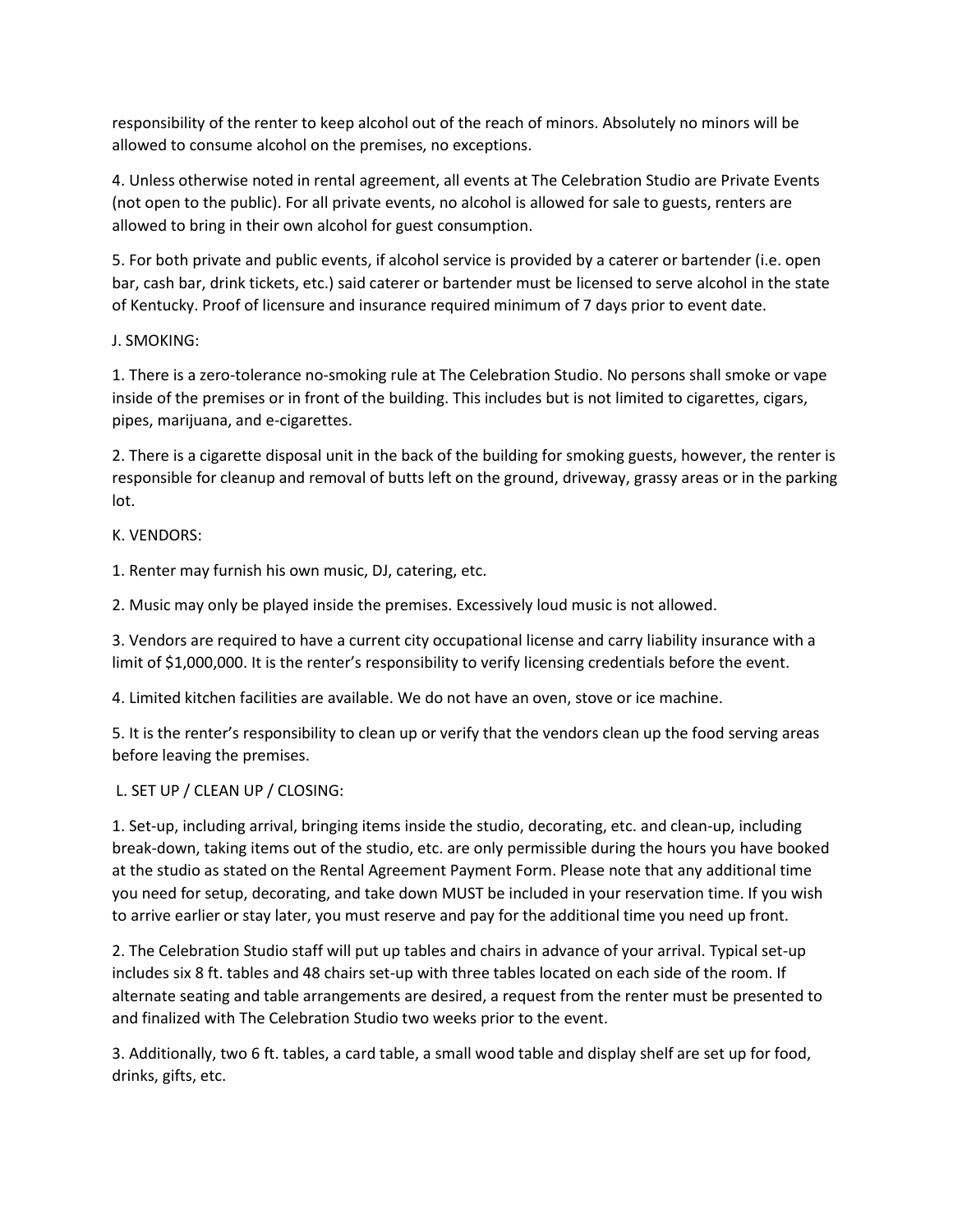4. An extra 4 ft. folding table and more chairs are also available if needed.

5. Kitchen amenities include a sink, microwave, coffee maker & small refrigerator, as well as a kitchen island and bar/serving area. Standing and tabletop galvanized bins for drinks and ice are also available for your use.

6. The maximum seating capacity for the studio with tables is 50 people. No exceptions will be made.

7. Upon arrival, a staff member of The Celebration Studio and the renter will conduct a walk-through of the venue for inspection of overall facility condition. The renter will be required to indicate any concerns with the facility observed prior to the start of the rental, note them on the pre-event checklist and sign off on the check-list to acknowledge the inspection. A copy of the pre-event checklist prior to your event date can be emailed to you at your request.

8. Renter shall be responsible for all clean-up of the facility after the event at the end of the rental and must leave hall in same condition per their arrival.

9. The renter is responsible for cleaning and wiping off all tables, chairs, countertops and removing all items personally brought in by the renter or guests.

10. The renter is responsible for picking up, bagging, and putting all trash generated by all activity in any way connected with its use of the facility in the proper receptacle, leaving the facility clean and free of all trash and litter.

11. At the end of the event and prior to departure, a post-event checklist must be completed by the renter which requires check off of each item on the list to indicate the task has been completed and an inspection of the facility has been carried out by the renter. The renter is required to sign off on the post-event checklist to acknowledge that the tasks were completed and the inspection was performed. A copy of the pre-event checklist prior to your event date can be emailed to you at your request.

12. RENTER and GUESTS shall vacate the premises at the time outlined on the Rental Agreement Payment Form7. Renter shall be responsible for any and all damage to the Facility and/or its contents during use. In the event damage occurs or excessive cleaning is necessary, Renter shall be charged for any and all janitorial and/or repair fees incurred by The Celebration Studio as a result.

M. DECORATING GUIDELINES & RESTRICTIONS:

1. Decorations that include live flame, such as lit candles on tables/bar/serving areas or sparklers are not permitted due to fire code safety. Birthday candles on cakes, cupcakes, etc. are acceptable.

2. To affix decorations to the wall, painting tape ONLY is permitted.

3. Tacks, staples, nails, hooks, putty, scotch or other tape, command strips, etc. or anything that will damage the walls, windows, doors, ceilings, lights, bulletin boards or floors ARE NOT allowed.

4. Decorations or other materials may not be attached to lights or light panels in ceiling, air vents or fire exit signs.

5. The following are strictly prohibited: no animals, no bird seed, rice, silly spray, confetti or glitter. Fog machines, pyrotechnics, displays or props involving water, and other special effect equipment with potential for fire or water damage are prohibited are not permitted.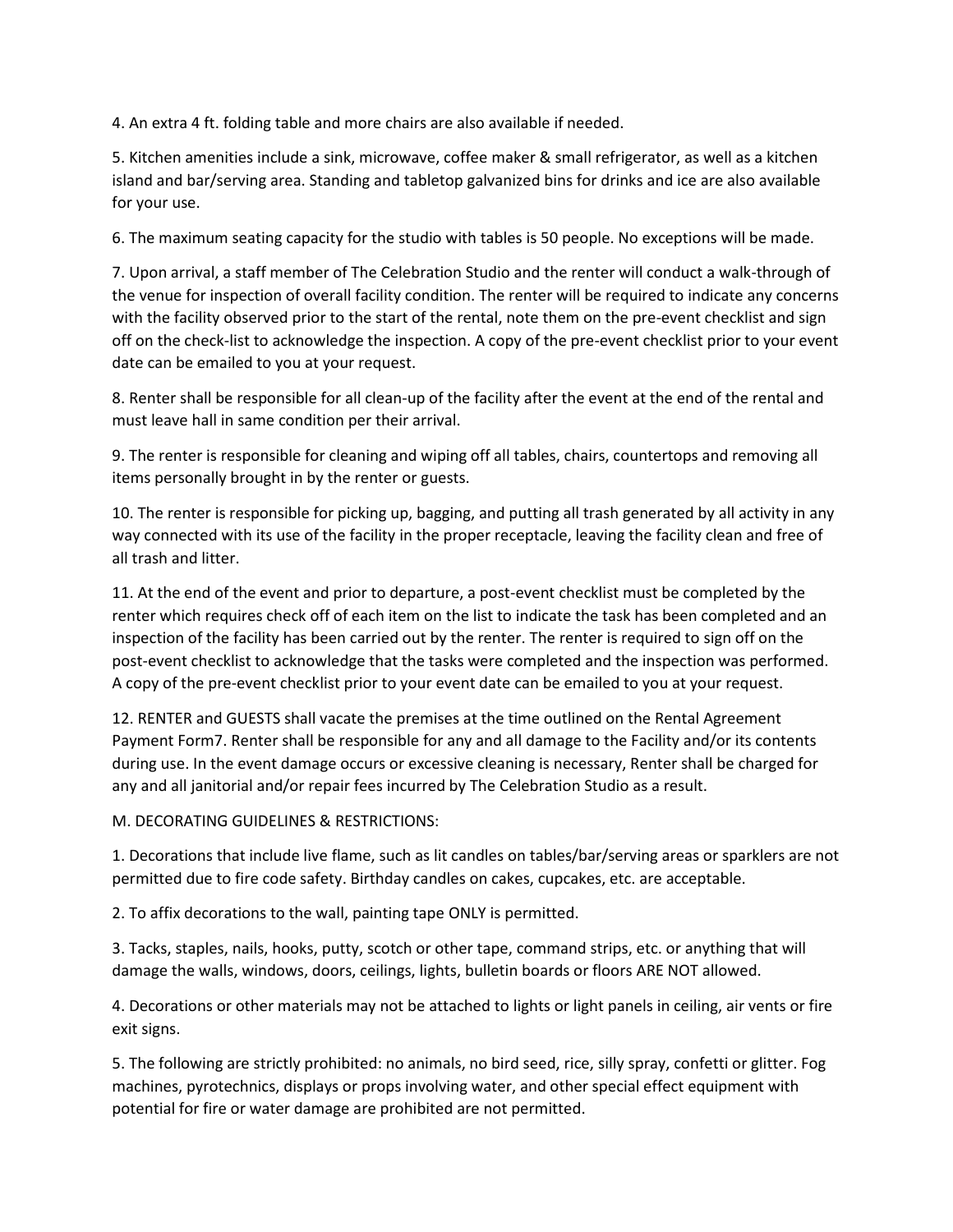6. If you wish to remove any wall decorations, table or other décor that is currently displayed in the facility, you may do so. Storage is available for items in the storage tub under the table that is below the large cork board on the back wall or in the downstairs storage closet. Items must be put back in their original location prior to you leaving the facility.

7. Linens and extra tables can be brought into the space by the renter, if needed, but are not provided by the Celebration Studio.

## N. MISCELLANEOUS:

1. No rentals will be permitted between the hours of 1:00 AM and 7:00 AM.

2. Outside doors must remain closed during the event – they may not be propped open.

3. No balloons, signs, etc. may be placed on our mailbox along the roadway by US 27.

4. A private parking lot for renters and guests of The Celebration Studio is located in the lot behind our building or going up and down the far side of our driveway. We do not own the lot next door to us and parking is not permitted there, so there is a possibility that vehicles could be towed if parked over there. Renters and guests must also make sure not to block the driveway coming up or down the hill to the back lot or the entrance/exit to the driveway.

5. Parking is limited, so please encourage guests to rideshare.

6. Any vehicle parked on the property after the booked event time without prior notice to The Celebration Studio will be considered abandoned, and may be towed at the owner's expense.

7. Renter shall comply with all local, state, and federal laws and regulations related to the use of the facility.

8. Gambling of any kind is not permitted at the facility.

O. INDEMNIFICATION, LIABILITY AND INSURANCE:

1. Renter shall indemnify, defend, and hold harmless, The Celebration Studio, its owners, employees, and agents from any and all losses, costs, expenses, claims, liabilities, actions, or damages, including liability for injuries to any person or persons or damage to property arising at any time during and/or arising out of or in any way connected with Renter's use or occupancy of the Facility and adjoining property.

2. Renter shall report any personal injuries or property damage arising at any time during and/or arising out of or in any way connected with Renter's use or occupancy of the facility and adjoining property to The Celebration Studio, in writing and as soon as practicable

3. RENTER hereby agrees to indemnify The Celebration Studio for any damage done by RENTER or guests, agents, servants or employees of the RENTER or its caterer to the premises rented herein. RENTER also agrees to save, hold harmless, indemnify and defend The Celebration Studio, its representative and assigns, from any and all claims arising under this AGREEMENT, including but not limited to claims arising from the dispensing of alcoholic beverages, as well as for personal injuries or property damage which may be brought against The Celebration Studio, its representatives or assigns, for injuries out of the activities of RENTER, their guests, agents, servants or employees.